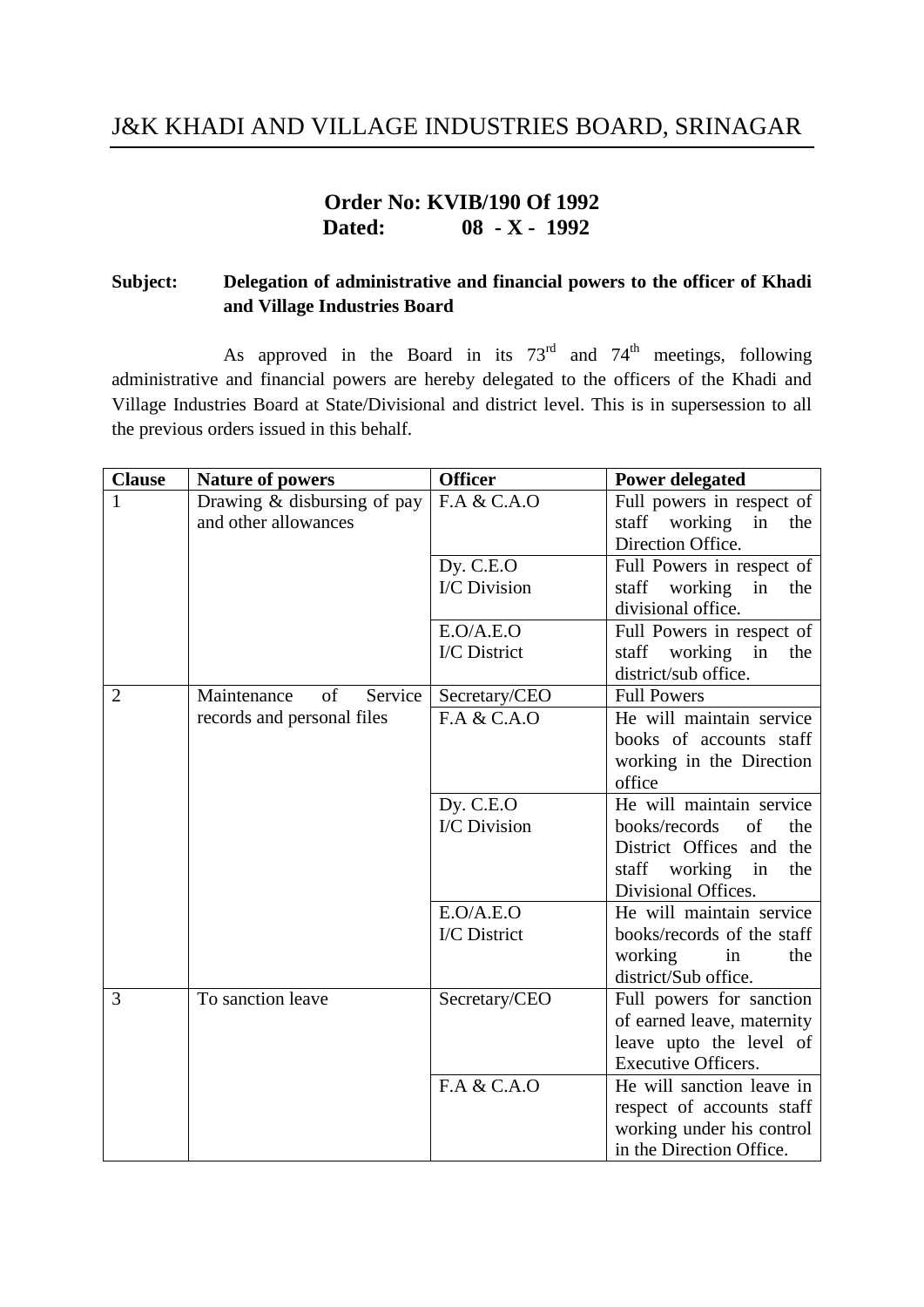| Dy. C.E.O.<br>Full powers for sanction<br>Div./Adm.<br>of leave in respect of staff<br>working under his control<br>direction<br>the<br>in<br>office/division upto the<br>level of A.E.O.<br>To sanction casual leave<br>E.O/A.E.O.<br>I/C district<br>only of the staff working<br>under his control in the<br>District/sub office.<br>sanction<br>To<br>He will be the controlling<br>4.<br>Secretary/C.E.O<br>$\mathbf{i}$<br>tour<br>officer in respect<br>programme and advance TA<br>of<br>for the staff.<br>travelling<br>and<br>D.A<br>allowances of the F.A. &<br>To sanction pay and TA<br>$\rm ii)$<br>C.A.O and Dy. C.E.Os<br>on transfer<br>iii) To sanction one month's<br>and other staff working in<br>the Direction Office.<br>advance pay to those who<br>$\overline{F.A. \& C.A.0}$<br>have remained on tour or for<br>He will be controlling<br>one month deputed outside<br>officer in respect of TA,<br>the state for training<br>DA bills of the accounts<br>iv) To countersign T.A bills.<br>staff working under his<br>control<br>Dy. C.E.O<br>He will be the controlling |
|----------------------------------------------------------------------------------------------------------------------------------------------------------------------------------------------------------------------------------------------------------------------------------------------------------------------------------------------------------------------------------------------------------------------------------------------------------------------------------------------------------------------------------------------------------------------------------------------------------------------------------------------------------------------------------------------------------------------------------------------------------------------------------------------------------------------------------------------------------------------------------------------------------------------------------------------------------------------------------------------------------------------------------------------------------------------------------------------------|
|                                                                                                                                                                                                                                                                                                                                                                                                                                                                                                                                                                                                                                                                                                                                                                                                                                                                                                                                                                                                                                                                                                    |
|                                                                                                                                                                                                                                                                                                                                                                                                                                                                                                                                                                                                                                                                                                                                                                                                                                                                                                                                                                                                                                                                                                    |
|                                                                                                                                                                                                                                                                                                                                                                                                                                                                                                                                                                                                                                                                                                                                                                                                                                                                                                                                                                                                                                                                                                    |
|                                                                                                                                                                                                                                                                                                                                                                                                                                                                                                                                                                                                                                                                                                                                                                                                                                                                                                                                                                                                                                                                                                    |
|                                                                                                                                                                                                                                                                                                                                                                                                                                                                                                                                                                                                                                                                                                                                                                                                                                                                                                                                                                                                                                                                                                    |
|                                                                                                                                                                                                                                                                                                                                                                                                                                                                                                                                                                                                                                                                                                                                                                                                                                                                                                                                                                                                                                                                                                    |
|                                                                                                                                                                                                                                                                                                                                                                                                                                                                                                                                                                                                                                                                                                                                                                                                                                                                                                                                                                                                                                                                                                    |
|                                                                                                                                                                                                                                                                                                                                                                                                                                                                                                                                                                                                                                                                                                                                                                                                                                                                                                                                                                                                                                                                                                    |
|                                                                                                                                                                                                                                                                                                                                                                                                                                                                                                                                                                                                                                                                                                                                                                                                                                                                                                                                                                                                                                                                                                    |
|                                                                                                                                                                                                                                                                                                                                                                                                                                                                                                                                                                                                                                                                                                                                                                                                                                                                                                                                                                                                                                                                                                    |
|                                                                                                                                                                                                                                                                                                                                                                                                                                                                                                                                                                                                                                                                                                                                                                                                                                                                                                                                                                                                                                                                                                    |
|                                                                                                                                                                                                                                                                                                                                                                                                                                                                                                                                                                                                                                                                                                                                                                                                                                                                                                                                                                                                                                                                                                    |
|                                                                                                                                                                                                                                                                                                                                                                                                                                                                                                                                                                                                                                                                                                                                                                                                                                                                                                                                                                                                                                                                                                    |
|                                                                                                                                                                                                                                                                                                                                                                                                                                                                                                                                                                                                                                                                                                                                                                                                                                                                                                                                                                                                                                                                                                    |
|                                                                                                                                                                                                                                                                                                                                                                                                                                                                                                                                                                                                                                                                                                                                                                                                                                                                                                                                                                                                                                                                                                    |
|                                                                                                                                                                                                                                                                                                                                                                                                                                                                                                                                                                                                                                                                                                                                                                                                                                                                                                                                                                                                                                                                                                    |
|                                                                                                                                                                                                                                                                                                                                                                                                                                                                                                                                                                                                                                                                                                                                                                                                                                                                                                                                                                                                                                                                                                    |
|                                                                                                                                                                                                                                                                                                                                                                                                                                                                                                                                                                                                                                                                                                                                                                                                                                                                                                                                                                                                                                                                                                    |
|                                                                                                                                                                                                                                                                                                                                                                                                                                                                                                                                                                                                                                                                                                                                                                                                                                                                                                                                                                                                                                                                                                    |
|                                                                                                                                                                                                                                                                                                                                                                                                                                                                                                                                                                                                                                                                                                                                                                                                                                                                                                                                                                                                                                                                                                    |
|                                                                                                                                                                                                                                                                                                                                                                                                                                                                                                                                                                                                                                                                                                                                                                                                                                                                                                                                                                                                                                                                                                    |
|                                                                                                                                                                                                                                                                                                                                                                                                                                                                                                                                                                                                                                                                                                                                                                                                                                                                                                                                                                                                                                                                                                    |
|                                                                                                                                                                                                                                                                                                                                                                                                                                                                                                                                                                                                                                                                                                                                                                                                                                                                                                                                                                                                                                                                                                    |
|                                                                                                                                                                                                                                                                                                                                                                                                                                                                                                                                                                                                                                                                                                                                                                                                                                                                                                                                                                                                                                                                                                    |
| I/C division<br>Officer in respect of staff                                                                                                                                                                                                                                                                                                                                                                                                                                                                                                                                                                                                                                                                                                                                                                                                                                                                                                                                                                                                                                                        |
| working<br>under<br>his                                                                                                                                                                                                                                                                                                                                                                                                                                                                                                                                                                                                                                                                                                                                                                                                                                                                                                                                                                                                                                                                            |
| administrative<br>control                                                                                                                                                                                                                                                                                                                                                                                                                                                                                                                                                                                                                                                                                                                                                                                                                                                                                                                                                                                                                                                                          |
| within his jurisdiction.                                                                                                                                                                                                                                                                                                                                                                                                                                                                                                                                                                                                                                                                                                                                                                                                                                                                                                                                                                                                                                                                           |
| E.O/A.E.O<br>He will be the controlling                                                                                                                                                                                                                                                                                                                                                                                                                                                                                                                                                                                                                                                                                                                                                                                                                                                                                                                                                                                                                                                            |
| I/C district<br>officer in respect of staff                                                                                                                                                                                                                                                                                                                                                                                                                                                                                                                                                                                                                                                                                                                                                                                                                                                                                                                                                                                                                                                        |
|                                                                                                                                                                                                                                                                                                                                                                                                                                                                                                                                                                                                                                                                                                                                                                                                                                                                                                                                                                                                                                                                                                    |
| working<br>his<br>under                                                                                                                                                                                                                                                                                                                                                                                                                                                                                                                                                                                                                                                                                                                                                                                                                                                                                                                                                                                                                                                                            |
| administrative<br>control                                                                                                                                                                                                                                                                                                                                                                                                                                                                                                                                                                                                                                                                                                                                                                                                                                                                                                                                                                                                                                                                          |
| within his jurisdiction.                                                                                                                                                                                                                                                                                                                                                                                                                                                                                                                                                                                                                                                                                                                                                                                                                                                                                                                                                                                                                                                                           |
| To<br>sanction<br>temporary<br>Secretary/C.E.O<br>Full powers of sanctions<br>5                                                                                                                                                                                                                                                                                                                                                                                                                                                                                                                                                                                                                                                                                                                                                                                                                                                                                                                                                                                                                    |
| advances from G.P/C.P. Fund<br>subject to the conditions                                                                                                                                                                                                                                                                                                                                                                                                                                                                                                                                                                                                                                                                                                                                                                                                                                                                                                                                                                                                                                           |
| laid down in the provident                                                                                                                                                                                                                                                                                                                                                                                                                                                                                                                                                                                                                                                                                                                                                                                                                                                                                                                                                                                                                                                                         |
| fund rules.                                                                                                                                                                                                                                                                                                                                                                                                                                                                                                                                                                                                                                                                                                                                                                                                                                                                                                                                                                                                                                                                                        |
| Transfer of subordinate staff<br>Secretary/C.E.O<br>Full powers upto E.O.<br>6                                                                                                                                                                                                                                                                                                                                                                                                                                                                                                                                                                                                                                                                                                                                                                                                                                                                                                                                                                                                                     |
| and to sanction TA thereon.<br>only                                                                                                                                                                                                                                                                                                                                                                                                                                                                                                                                                                                                                                                                                                                                                                                                                                                                                                                                                                                                                                                                |
| Secretary/C.E.O<br>7<br>To sanction refund earnest<br>Full powers                                                                                                                                                                                                                                                                                                                                                                                                                                                                                                                                                                                                                                                                                                                                                                                                                                                                                                                                                                                                                                  |
| money                                                                                                                                                                                                                                                                                                                                                                                                                                                                                                                                                                                                                                                                                                                                                                                                                                                                                                                                                                                                                                                                                              |
| sanction estimates<br>8<br>for<br>To                                                                                                                                                                                                                                                                                                                                                                                                                                                                                                                                                                                                                                                                                                                                                                                                                                                                                                                                                                                                                                                               |
| Upto $Rs.50,000/-$ in each<br>Secretary/C.E.O                                                                                                                                                                                                                                                                                                                                                                                                                                                                                                                                                                                                                                                                                                                                                                                                                                                                                                                                                                                                                                                      |
| execution of construction or<br>case subject to budget                                                                                                                                                                                                                                                                                                                                                                                                                                                                                                                                                                                                                                                                                                                                                                                                                                                                                                                                                                                                                                             |
| repairs of building.<br>provision.                                                                                                                                                                                                                                                                                                                                                                                                                                                                                                                                                                                                                                                                                                                                                                                                                                                                                                                                                                                                                                                                 |
| To enter into a contract with<br>9<br>Secretary/C.E.O<br>Full powers                                                                                                                                                                                                                                                                                                                                                                                                                                                                                                                                                                                                                                                                                                                                                                                                                                                                                                                                                                                                                               |
| building<br>for<br>contractors                                                                                                                                                                                                                                                                                                                                                                                                                                                                                                                                                                                                                                                                                                                                                                                                                                                                                                                                                                                                                                                                     |
| execution<br>of civil<br>works                                                                                                                                                                                                                                                                                                                                                                                                                                                                                                                                                                                                                                                                                                                                                                                                                                                                                                                                                                                                                                                                     |
| construction of building                                                                                                                                                                                                                                                                                                                                                                                                                                                                                                                                                                                                                                                                                                                                                                                                                                                                                                                                                                                                                                                                           |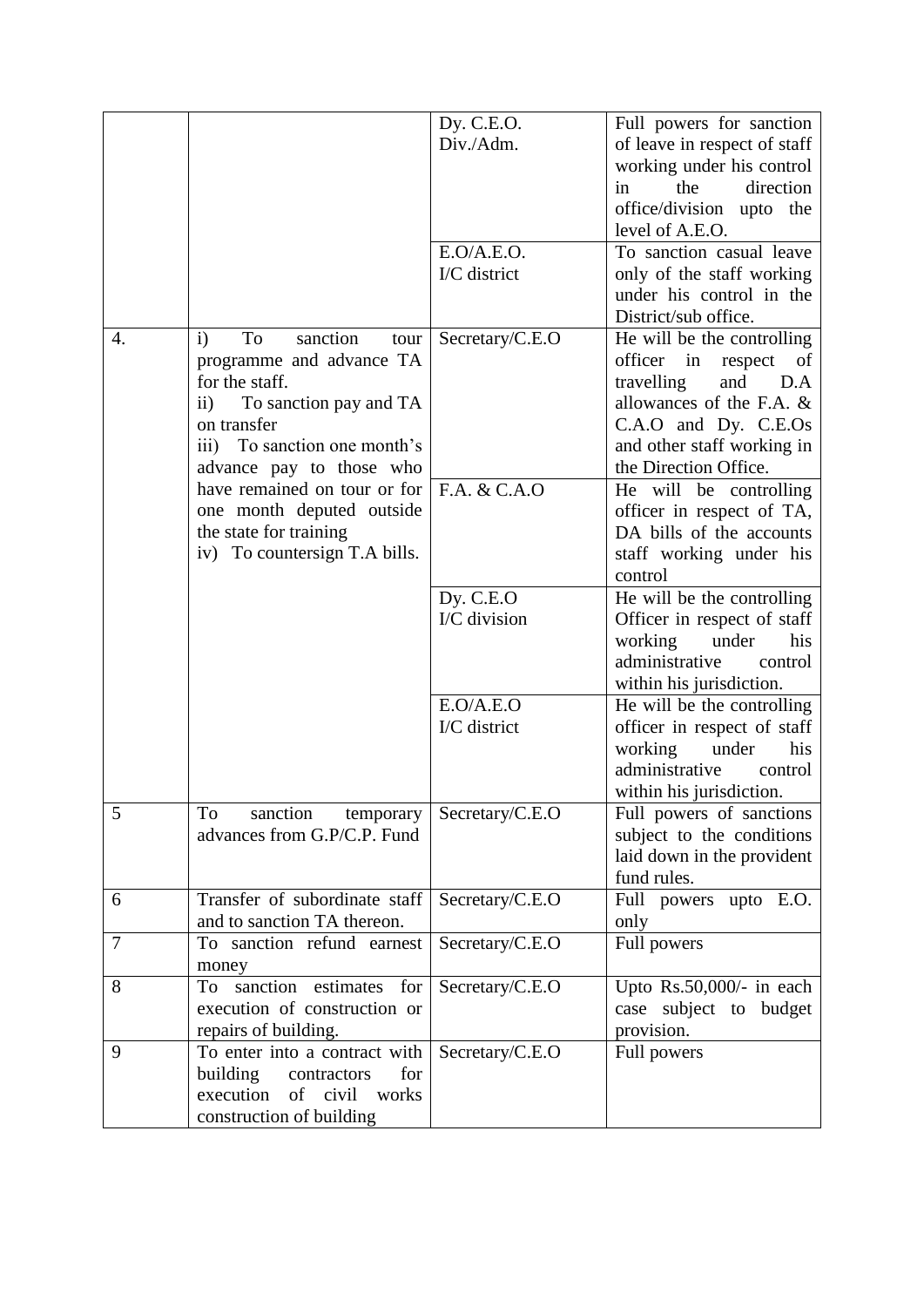| 10 | To sanction expenditure on                               | Secretary/C.E.O    | Full powers                                                   |
|----|----------------------------------------------------------|--------------------|---------------------------------------------------------------|
|    | purchase<br>of<br>the<br>maps                            |                    |                                                               |
|    | periodical books and other<br>publications.              |                    |                                                               |
| 11 | To sanction expenditure on                               | Secretary/C.E.O    | Full powers subject to                                        |
|    | the repairs of<br>the<br>Jeep                            |                    | provision of budget.                                          |
|    | trailors,<br>Vans<br>including                           | Dy. C.E.O          | Full powers subject<br>to                                     |
|    | of<br>replacement<br>parts,                              | (Div.)             | provision of budget.                                          |
|    | purchase of batteries etc & to                           |                    |                                                               |
|    | meet expenditure on fuel                                 |                    |                                                               |
| 12 | To sanction expenditure for                              | Secretary/C.E.O    | Upto Rs.1000/-                                                |
|    | office godown and other                                  | Dy. C.E.O (Div.)   | Upto Rs.500/-                                                 |
|    | hired accommodations.                                    | E.O. (District)    | Upto Rs.250/- to hire any                                     |
|    |                                                          |                    | accommodation                                                 |
| 13 | To sanction expenditure on                               | Secretary/C.E.O    | Full powers subject to                                        |
|    | repairs<br>purchase<br>of<br>of                          | Dy. C.E.O $(Div.)$ | availability of budget and                                    |
|    | furniture and fixture                                    | E.O. (District)    | on the recommendations                                        |
|    |                                                          |                    | of<br>purchasing<br>the                                       |
| 14 | To sanction local purchases                              | Secretary/C.E.O    | committee.                                                    |
|    | of stationery articles subject                           |                    | Full powers<br>Subject to availability of funds               |
|    | to non-availability certificates                         | F.A. & C.A.O       | Rs.500/-<br>Subject to availability of funds                  |
|    | Supdtt. Stationery<br>by the                             | Dy. C.E.O          | Rs.400/-<br>Subject to availability of funds                  |
|    | Depot                                                    | A.O/Adm. Officer   | Rs.200/-<br>Subject to availability of funds                  |
|    |                                                          | E.O.               | Rs.200/-<br>Subject to availability of funds                  |
|    |                                                          | A.E.O              | $Rs.150/-$<br>Subject to availability of funds                |
| 15 | To sanction purchase of raw                              | Secretary/C.E.O    | Upto Rs.10,000/ in each                                       |
|    | materials<br>for<br>departmental                         |                    | item.                                                         |
|    | schemes.                                                 | Dy. C.E.O          | Upto Rs.2000/- in each item.<br>Subject to<br>availability of |
|    |                                                          | (Div.)             | budget on the recommendation                                  |
|    |                                                          |                    | of purchasing committee.                                      |
| 16 | To purchase or issue sanction   Secretary/C.E.O          |                    | Upto $Rs.2000/-$ in each                                      |
|    | for purchase of equipments.                              |                    | item or Rs.20,000/- per                                       |
|    |                                                          |                    | the<br>annum<br>on                                            |
|    |                                                          |                    | recommendation of<br>the                                      |
|    |                                                          |                    | purchasing committee.                                         |
| 17 | To sanction expenditure on<br>fixture<br>and<br>repairs/ | Secretary/C.E.O    | Upto Rs.2000/- in each<br>item.                               |
|    | replacements of parts<br>to                              |                    |                                                               |
|    | machinery, equipments and                                |                    |                                                               |
|    | tools, erection or removal of                            |                    |                                                               |
|    | machinery.                                               |                    |                                                               |
| 18 | To sanction expenditure on                               | Secretary/C.E.O    | Full powers subject to                                        |
|    | charge and other incidental                              |                    | availability of funds in the                                  |
|    | charges<br>for<br>transfer<br>of                         | Dy. C.E.O $(Div.)$ | budget.                                                       |
|    | furniture<br>machinery,                                  |                    |                                                               |
|    | equipments raw material and                              | E.O/A.E.O          |                                                               |
|    | finished goods.                                          | District           |                                                               |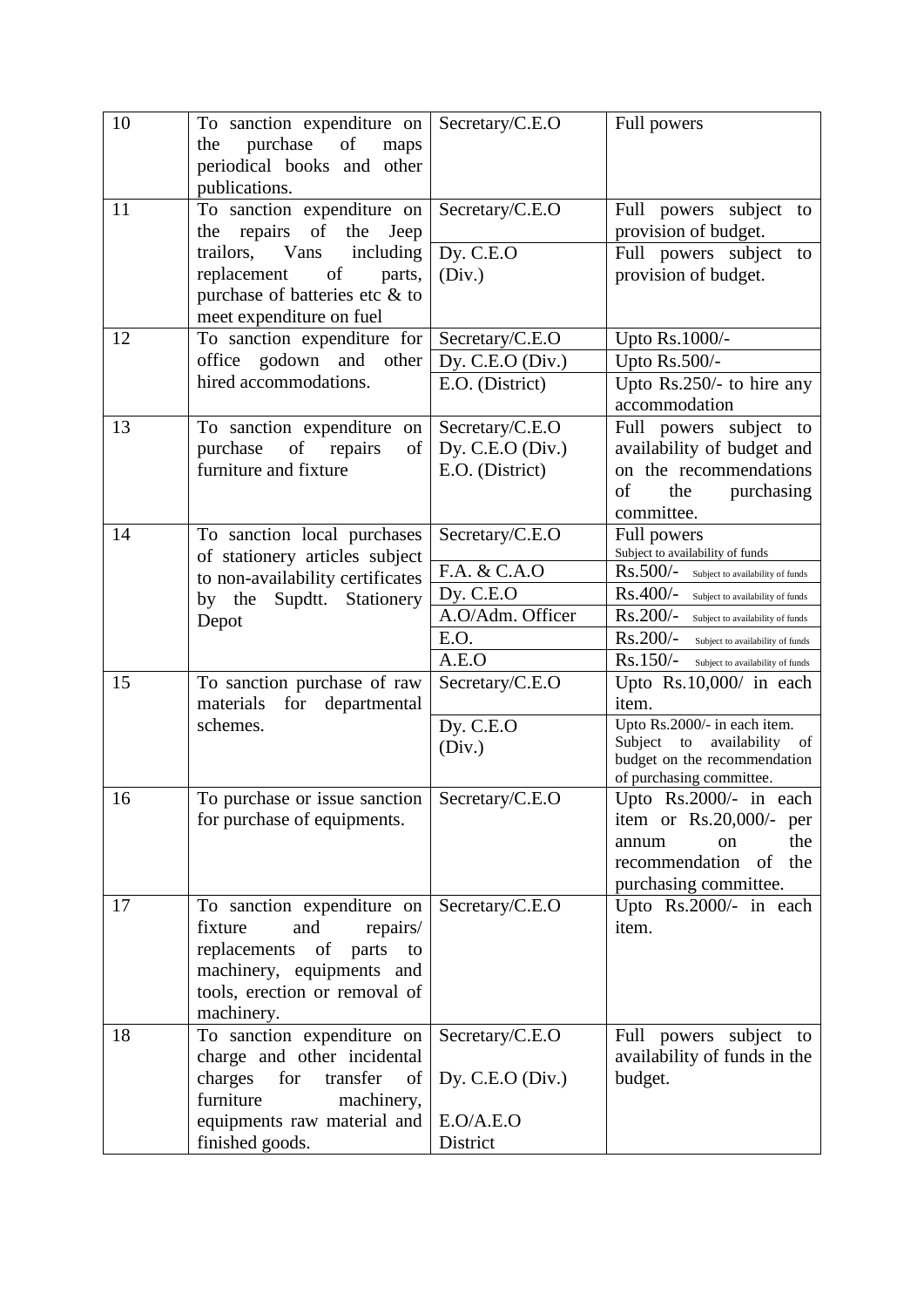| 19 | expenditure<br>sanction<br>To<br>publicity<br>and<br>towards                                                                                                                           | Secretary/C.E.O                     | Full powers                                                                                                                                                                                                                                                                                                  |
|----|----------------------------------------------------------------------------------------------------------------------------------------------------------------------------------------|-------------------------------------|--------------------------------------------------------------------------------------------------------------------------------------------------------------------------------------------------------------------------------------------------------------------------------------------------------------|
|    | including<br>programme<br>propaganda, including fares,<br>expenses, printing<br>of<br>pamphlet, sign boards etc.                                                                       | Dy. C.E.O                           | Upto Rs.500/- per annum<br>on the recommendation of<br>the committee.                                                                                                                                                                                                                                        |
| 20 | To condemn spare parts,<br>tools, furniture and<br>other<br>allied<br>articles<br>as<br>unserviceable.                                                                                 | Secretary/C.E.O                     | To exercise same powers<br>as are delegated as major<br>head of department of<br>State Government in this<br>respect.                                                                                                                                                                                        |
| 21 | of<br>To sanction purchase<br>samples                                                                                                                                                  | Secretary/C.E.O                     | Upto Rs.500/- in each<br>case subject to maximum<br>of Rs.2000/- per annum                                                                                                                                                                                                                                   |
| 22 | sanction<br>law charges<br>To<br>including pleader fee<br>and<br>charges incurred<br>other<br>towards filing of suit counter<br>and getting<br>affidavit<br>the<br>copies of judgement | Secretary/C.E.O                     | Upto Rs.1000/- in each<br>case.                                                                                                                                                                                                                                                                              |
| 23 | To sanction Festival Advance                                                                                                                                                           |                                     | Full powers to drawing<br>and disbursing officer of<br>the Board                                                                                                                                                                                                                                             |
| 24 | sanction<br>To<br>telephone<br>electric<br>expenditure<br>and<br>charges                                                                                                               |                                     | Full powers to drawing<br>and disbursing officer of<br>Board subject<br>the<br>to<br>Budget provision.                                                                                                                                                                                                       |
| 25 | To sanction expenditure on<br>improvement<br>addition,<br><b>or</b><br>alteration of existing electric<br>installations.                                                               | Secretary/C.E.O                     | Full powers                                                                                                                                                                                                                                                                                                  |
| 26 | finarcial<br>To<br>sanction<br>under<br>Village<br>assistance<br>Schemes<br>Industries<br>and<br>disposal of applications                                                              | Secretary/C.E.O                     | i/<br>Upto Rs.20,000/- in<br>each case in respect of<br>Cooperative Societies.<br>Upto $Rs.10,000/$ - in<br>$\mathbf{i} \mathbf{i}$<br>each cases in respect of<br>individual under village<br>industries<br>subject<br>to<br>conditions the schemes<br>approved<br>by<br>the<br>are<br>competent authority. |
| 27 | To conduct and confirm the<br>auction sales of unserviceable<br>articles.                                                                                                              | Secretary/C.E.O<br>Dy. C.E.O<br>E.O | Upto $Rs.5000/-$ only<br>Upto $Rs.800/-$ only of<br>maximum of book value.<br>Upto $Rs.500/-$ only of<br>maximum of book value.                                                                                                                                                                              |
| 28 | To sanction re-appropriation<br>of funds from one head to<br>other in the same scheme.                                                                                                 | Secretary/C.E.O                     | Full<br>powers<br>as<br>per<br>directions<br>of<br>the<br>KVIC/State Government<br>from time to time.                                                                                                                                                                                                        |